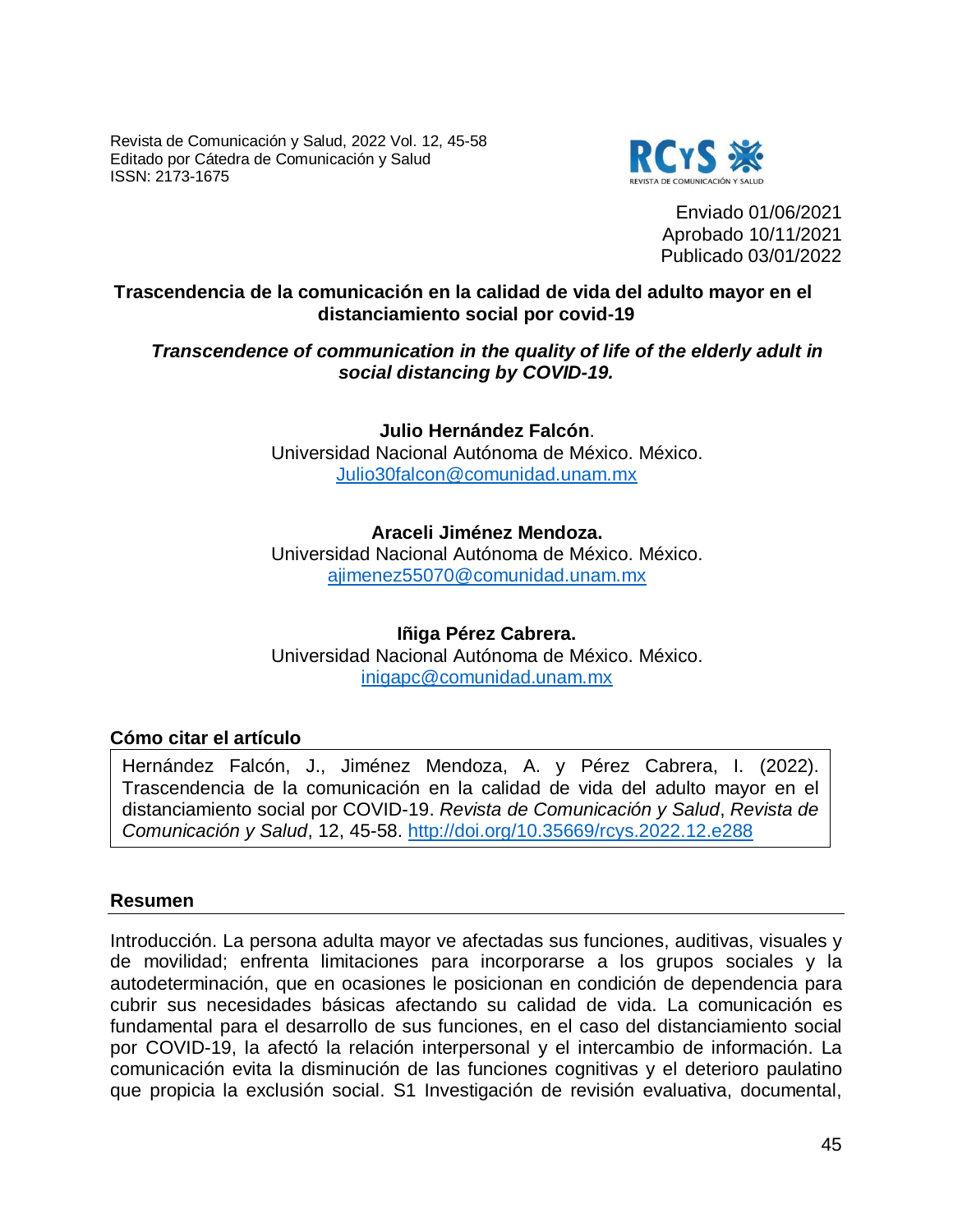centrada en la comunicación, calidad de vida, adulto mayor. La revisión de la literatura publicada de 2019-2020, en el contexto de la pandemia por Covid-19, con base en los descriptores de "Calidad de vida", "Adulto mayor", "Comunicación", "aislamiento social", "COVID 19", "soledad". La estructura metodológica y conceptual, se basó en el análisis: 7 trabajos: 1 revisión sistemática, 3 estudios descriptivos, 2 ensayos y 1 tesis de grado. Resultados. Con base en los núcleos temáticos, se contrastaron planteamientos teóricos sustentados en el fomento de la comunicación y la diversificación a través de las TICs, calidad de vida, en el distanciamiento social por COVID-19, que constituye un riesgo para la salud y bienestar en el adulto mayor. Discusión. Los recursos tecnológicos para la comunicación son esenciales en la pandemia por COVID-19. Sin embargo, existe la brecha generacional, la carencia de recursos económicos para adquirirlos, entre otros factores que obstaculizan establecer una comunicación satisfactoria.

**Palabras clave:** Comunicación, Adulto mayor, calidad de vida, distanciamiento social, COVID-19.

### **Abstract**

Introduction. In the larger adult persona their functions, auditory, visual and mobility are affected; it faces constraints in joining social groups and self-determination, which on occasions find themselves in a condition of dependence to cover their basic needs, affecting their quality of life. Communication is fundamental for the development of its functions, in the case of social distancing by COVID-19, the affect on the interpersonal relationship and the exchange of information. Communication prevents the decrease in cognitive functions and the gradual deterioration that leads to social exclusion. Method. Investigation of evaluative, documental, communication-centered review, quality of life, larger adult. The review of published literature from 2019-2020, in the context of the pandemic by Covid-19, based on the descriptors of "Calidad de vida", "Adulto mayor", "Comunicación", "social isolation", "COVID 19", "soledad". The methodological and conceptual structure, based on the analysis: 7 works: 1 systematic review, 3 descriptive studies, 2 essays and 1 grade thesis. Results. Based on the thematic nuclei, theoretical foundations were contrasted based on the promotion of communication and diversification through ICTs, quality of life, and social distance by COVID-19, which constitutes a risk for health and wellness in the major adult. Discussion: Technological resources for communication are essential in the pandemic by COVID-19. However, there is a generation gap, a lack of economic resources to acquire them, among other factors that hinder the establishment of satisfactory communication.

**KEYWORD:** Communication, Elderly, quality of life, social distancing.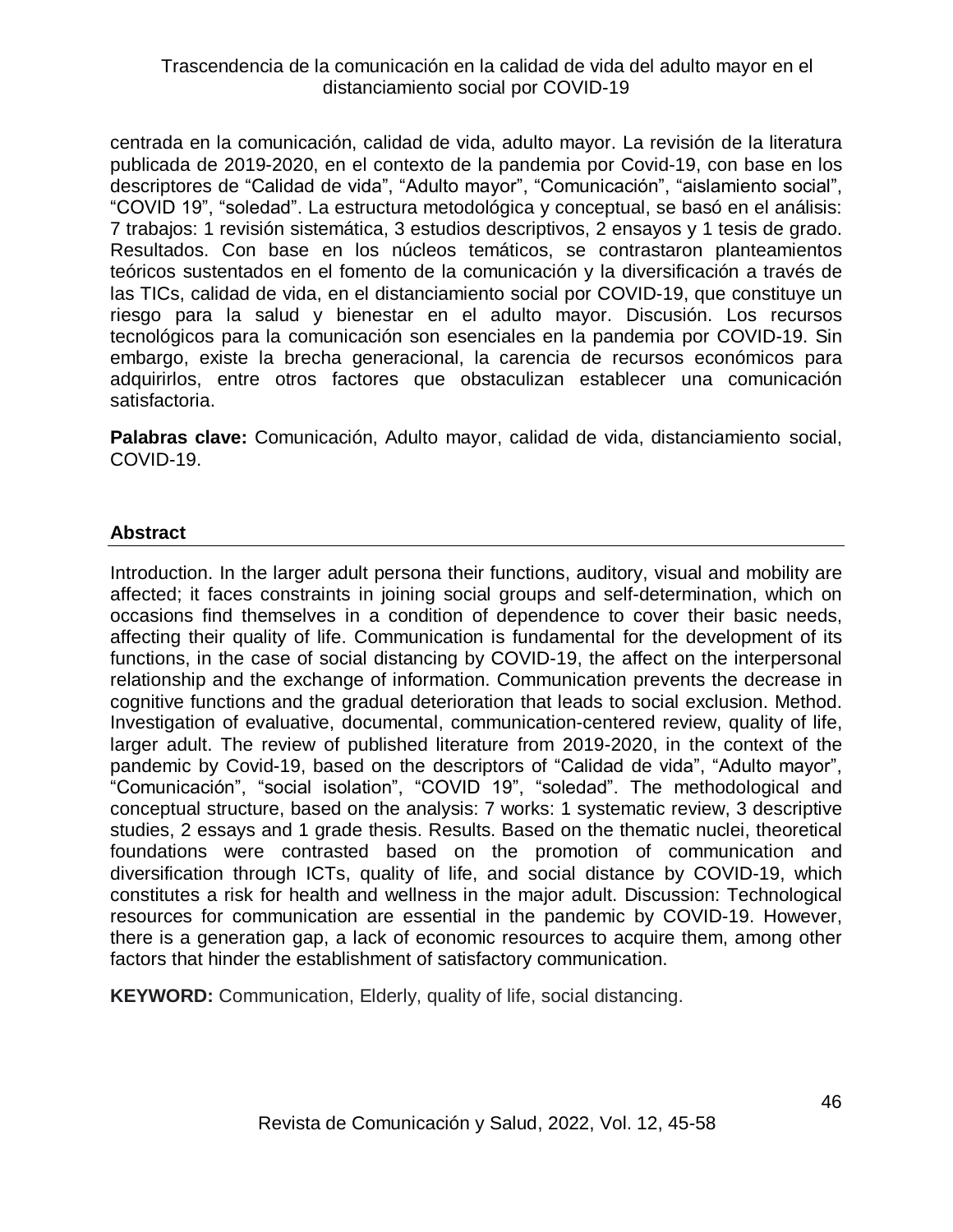### **1. INTRODUCTION**

The WHO (1996) during the World Health Forum, coined the following definition of quality of life: "An individual's perception of his or her place in existence, in the context of the culture and value system in which he or she lives and in relation to his or her goals, expectations, norms and concerns"; it is certainly a complex definition that includes both objective and subjective elements.

The quality of life associated with personality, the perception of well-being and the degree of life satisfaction has a predominantly subjective character resulting from human interaction with social care for the needs of housing, food, clothing, education and exercise of freedom; as well as autonomy. In the case of the older adult, it means the achievement of recognition based on meaningful human relationships and contrary to social isolation (Vera, 2017). The concept of active ageing, according to the WHO, constitutes "the process of optimising opportunities for health, participation and security in order to improve the quality of life as people age" (Varela, 2016).

In the older adult, taking an active and committed part in their actions through communication is a substantive element of their quality of life and significantly facilitates the relationship with family, friends and environment.

Older adults experience biological, emotional and social changes, which are linked to lifestyles, social and family coexistence that together maintain or undermine their autonomy (Loredo, Gallegos, Xeque, Palomé & Juárez, 2016).

In older adults there are also two subjective elements of importance: cognitive and affective-volitional. The former are related to the meanings that the person attributes to the facts and the latter refer to feelings, moods and aspects that drive them to action.

In this sense, communication is defined as "man's capacity to symbolise and respond in different ways to a stimulus, which leads him to ask, respond, share meanings in a group interaction or in a discourse that sustains and animates his life, as well as being the driving force for the expression of social activity" (Ortiz, 2009).

The full integration of communication into social groups and its active role in them is the social fabric and depends on the functional networks of communication in which the person is immersed. Contrary to the above, massification and indifference break with the human relationship that in many occasions creates stereotypes of the MAs themselves (CEPSIGER, 2001).

In this way, communication turns out to have a vital character linked to the material and immaterial needs of people, their autonomy, freedom and self-esteem, so it not only has a scope of exchange of messages or ideas; in other words, communication also gives meaning and links life stories with the experiences, actions, interests, emotions and cultural experiences of each person and particularly in the MA.

In the study of communication by Arias, et al (2017), its value is centred on the sense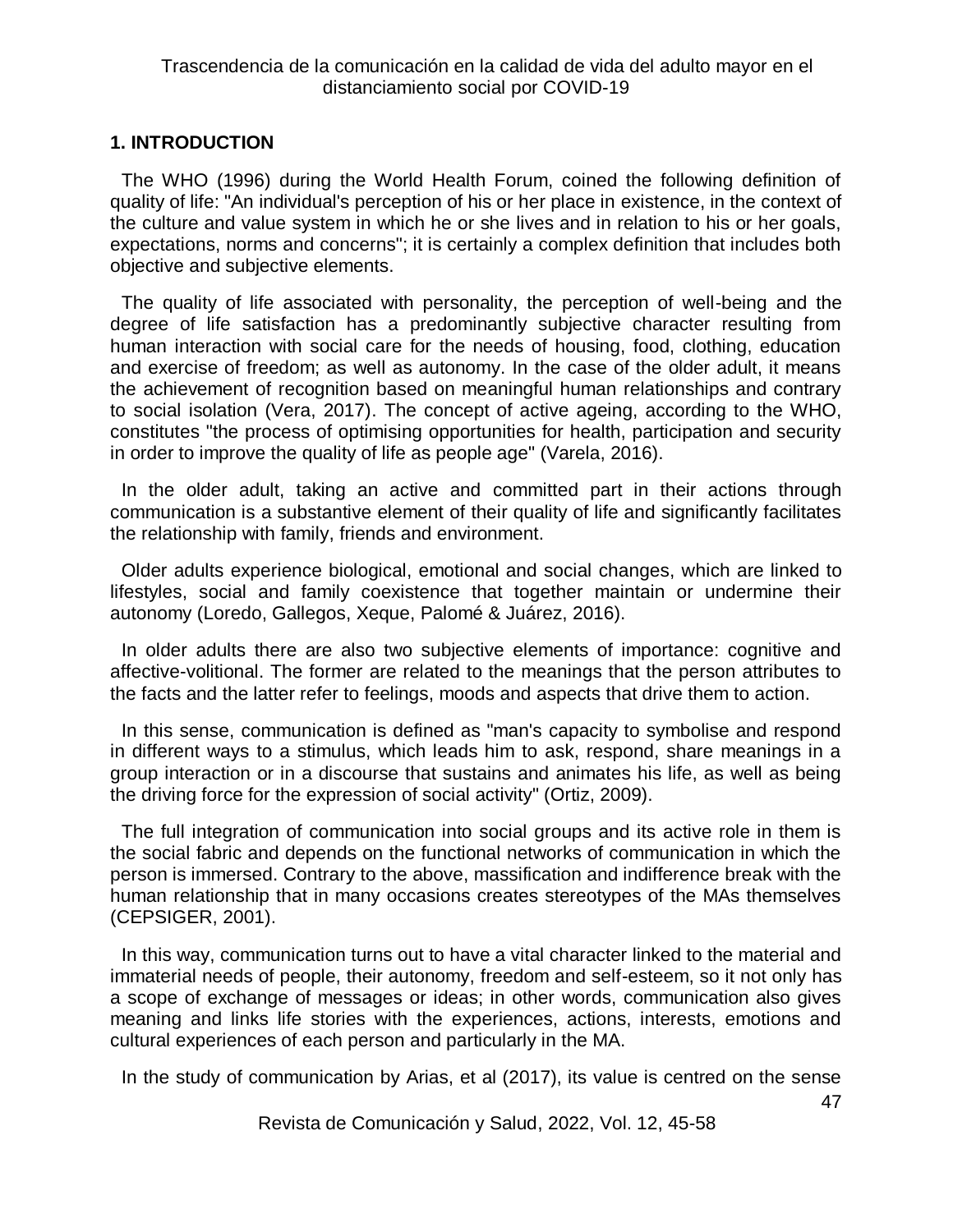of understanding communicative well-being, which contributes to the quality of life of the older person, while discarding the stigma of "being old", which is the basis of the discrimination to which the MA is condemned.

In older adults, communication is necessary to understand their needs, given that their communicative capacity is reduced (Benítez and Benítez, 2019), and in many cases their hearing function is compromised, which implies a decrease in communication and interaction with their environment and requires patience and willingness on the part of the interlocutors.

In addition, quality communication is necessary in the appropriate care provided by healthcare staff (Serra, 2003), as is humane treatment with empathy, clear and understandable information with sufficient time for each person (Pons, 2006).

In ageing, organic decline increases the disadvantages related to neuropsychological functioning, which is possible thanks to current technology to make up for the various limitations and turn ageing into a possibility to optimise one's own communication resources. Moreover, current scientific advances have provided arguments in favour of brain plasticity associated with reorganisation and modelling (neurochemical and neuroanatomical) that establishes and strengthens synaptic connections and induces true neuronal regeneration (Tirro, 2016).

In addition to the background described above, the implementation of social distancing strategies proposed by the WHO is the norm to prevent the spread of the SARS-CoV-2 virus among the population worldwide (De la Mora, 2020). In this context, social distancing measures and isolation at home have reduced people's economic activities and mobility.

During the COVID 19 pandemic, older adults have been restricted in their social interaction, resulting in involuntary confinement through the prohibition of family visits, which deprives them of personal contact and accentuates inequalities in access to services, including health services.

It is recognised that older adults are one of the groups most vulnerable to the disease not only because of the characteristics of the pandemic, but also because of their own health conditions, which include the existence of chronic diseases, the presence of geriatric syndromes, the need for close interpersonal contact for their care, the situation of confinement with other vulnerable people and the often difficult diagnosis due to the atypical responses typical of this age group (Cataldi, 2020).

In Mexico, Moreno-Tamayo Sánchez-García, & Doubova (2017) state that "various population changes have been experienced that have weakened the structure and dynamics of family and friend networks, making MAs susceptible to social isolation".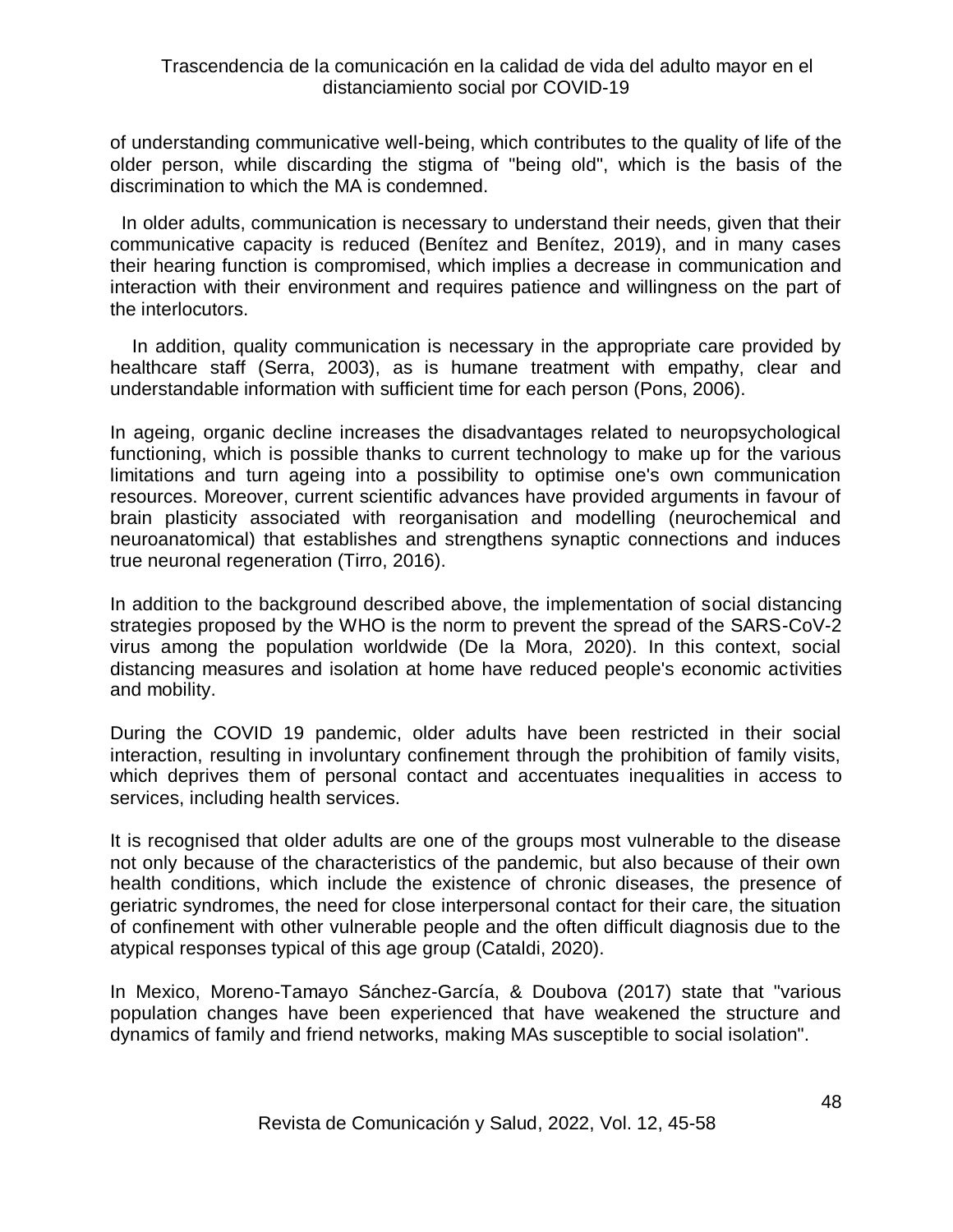The same study highlights the higher prevalence of social isolation for women (40.3 %) than for men (35.5 %). Women showed lower educational level and lower propensity to live with a partner; higher frequency of cognitive impairment, depression, anxiety and disability in basic and instrumental activities of daily living (Ibidem, 2017).

In Mexico, Gonzales (2006) and collaborators have evaluated the impact of some variables associated with the quality of life of elderly Mexicans "who regularly attend four centres of the National Institute for Older Adults (INAPAM) in Mexico City. The study highlights the problem or behaviour oriented strategy (56%), followed by valuation (36.6%), and finally (7.4%) that of emotions; aspects that involve communication and recognition of one's own life possibilities.

For their part, León, Martos, Galiano (2020), through a review study carried out in Spain, affirms the need for communication with the AM person in order to reduce social isolation and loneliness; intervention in the communication process itself being of value in order to favour healthy ageing.

In the case of Herrera, Martínez and Navarrete (2013), when carrying out a community intervention study to improve the quality of life of the MA, they found that group dynamics, good advice techniques and educational talks included in 12 2-hour sessions contributed to improving the self-esteem and quality of life of the 20 participants.

The objective of this review is: To identify the importance of communication in the quality of life of older adults in the context of social distancing derived from the COVID 19 pandemic.

#### **2. METHOD**

Evaluative review study that integrates detailed and critical information (Vera CO, 2009) on the quality of life of the elderly, based on the published bibliography (scientific evidence) in 2019-2020, within the framework of the Covid-19 pandemic.

The participants, as experts, contributed their own perspective and that resulting from the review of each of the studies to the study.

Based on the methodology, the search was carried out using the descriptors "Quality of life", "Older adults", "Communication", "Social isolation", "COVID 19", "Loneliness", which were combined for the selection of electronic documents, the criteria for the selection of literature were title, conceptual structure, methodology and results. A total of 7 papers were included: 1 systematic review, 3 descriptive studies, 2 essays and 1 thesis.

In processing the phenomenon studied Tamayo (2006) organised the articles for analysis by: article title, author, year, journal, journal information, research problem,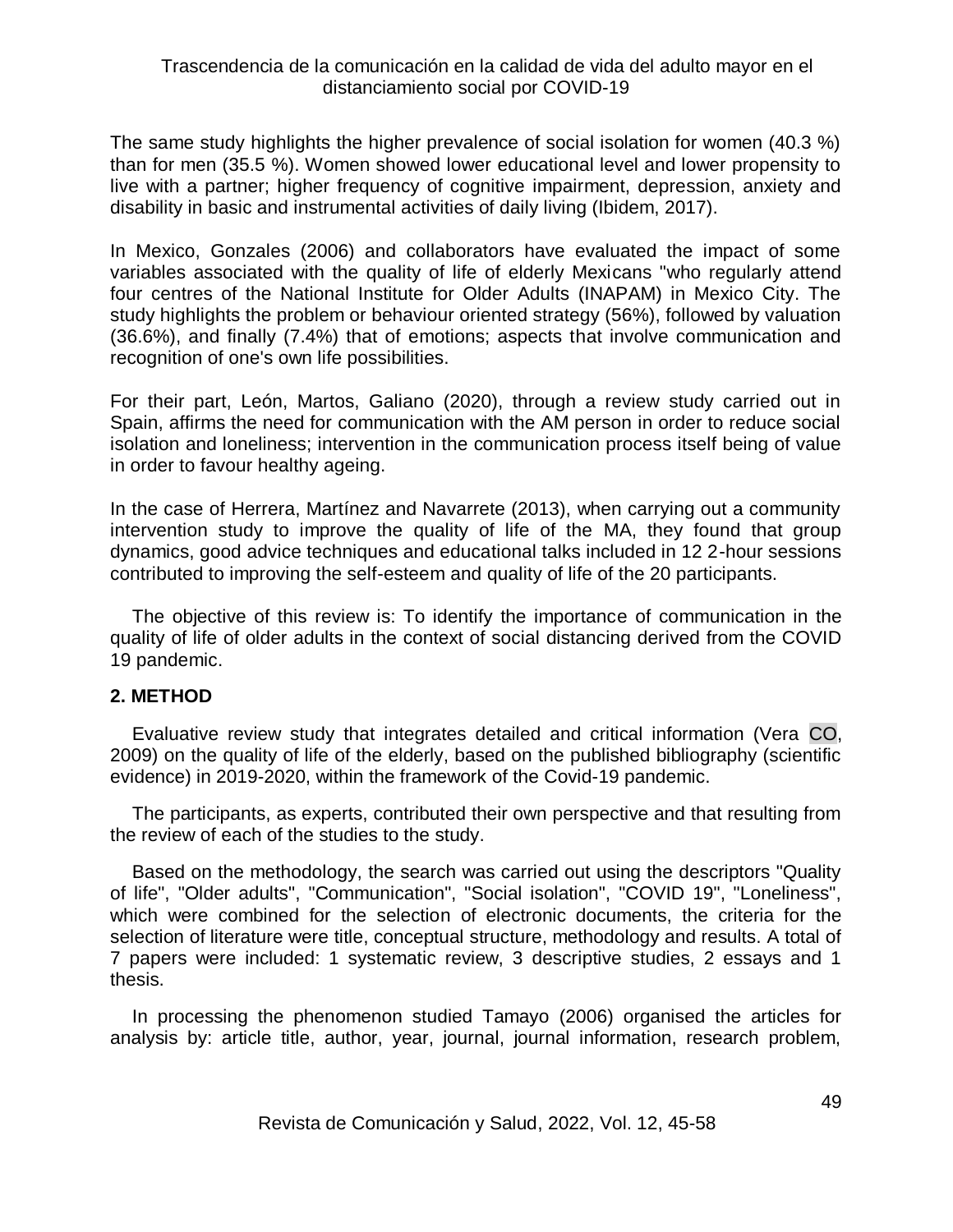objectives, type of research, method, description and sample size, instruments used, results and thematic core.

### **3. Results**

Seven papers in Spanish were selected from: Spain, Peru, Cuba and Mexico.

The systematic review of nine articles indexed in PubMed, LATINDEX, Redalyc, Scielo, Scopus, Dialnet and Google Scholar by Vega R.J.A, Ruvalcava L.J.C, Hernández, Acuña, López (2020), in official national and international sources, focused on the main axes related to the economic and employment situation, health, as well as general risk factors for the population and specific risk factors for older adults. The authors conclude that older adults are the group with the greatest negative impact on SARSCov2 and COVID-19, and their vulnerability is based on their age, economic and employment situation and the diseases associated with their age group. Loneliness increases the risk of needing to go out in search of food, and not supporting them increases the potential for damage to their health.

In the cross-sectional analytical study by González, Norabuena, Olortegui. (2020), in which the population consisted of 71 older adults aged between 60 and 100 years. A virtual survey was conducted through social networks from 1 to 31 July 2020 using the Barthel index. The survey was conducted virtually from 1 to 31 July 2020, who voluntarily agreed to answer the questionnaire directly, or through a family member or caregiver, after the 100 days of mandatory confinement decreed by the Peruvian government.

The results show that social confinement leads to a decrease in physical activity, negatively impacting on the personal autonomy of the older adult. 84.5% have experienced musculoskeletal pain during confinement, moderate degree of pain in 66.2%, severe degree of pain in 16.9% of them. Pain is related to factors such as comorbidities, lack of movement, depression, anxiety and sleep disturbance.

Callís, Guarton, Cruz, Armas (2021), in a descriptive, cross-sectional study carried out between April and May 2020, in the "Josué País García" Polyclinic in Santiago de Cuba, in which 154 older adults participated, by means of a semi-structured interview, conclude that social isolation, as a measure to avoid contagion, has had an impact on the mental health of single older adults. Normal and mild levels of anxiety and depression predominated, but they also presented a severe level; and although there was no hegemony of an extreme degree of stress, most of the older adults showed altered levels of stress, which could be due to the awareness of their own vulnerability to the pandemic, because of their age and comorbidity; the uncertainty of when to resume their lives and the knowledge of the social repercussions of COVID-19.

Naranjo, Mayor, Rivera, González (2021), conducted a descriptive, cross-sectional study between May and June 2020 in 100 older adults at the University Polyclinic "Dr. Rudesindo Antonio García del Rijo", Sancti Spíritus. Based on a semi-structured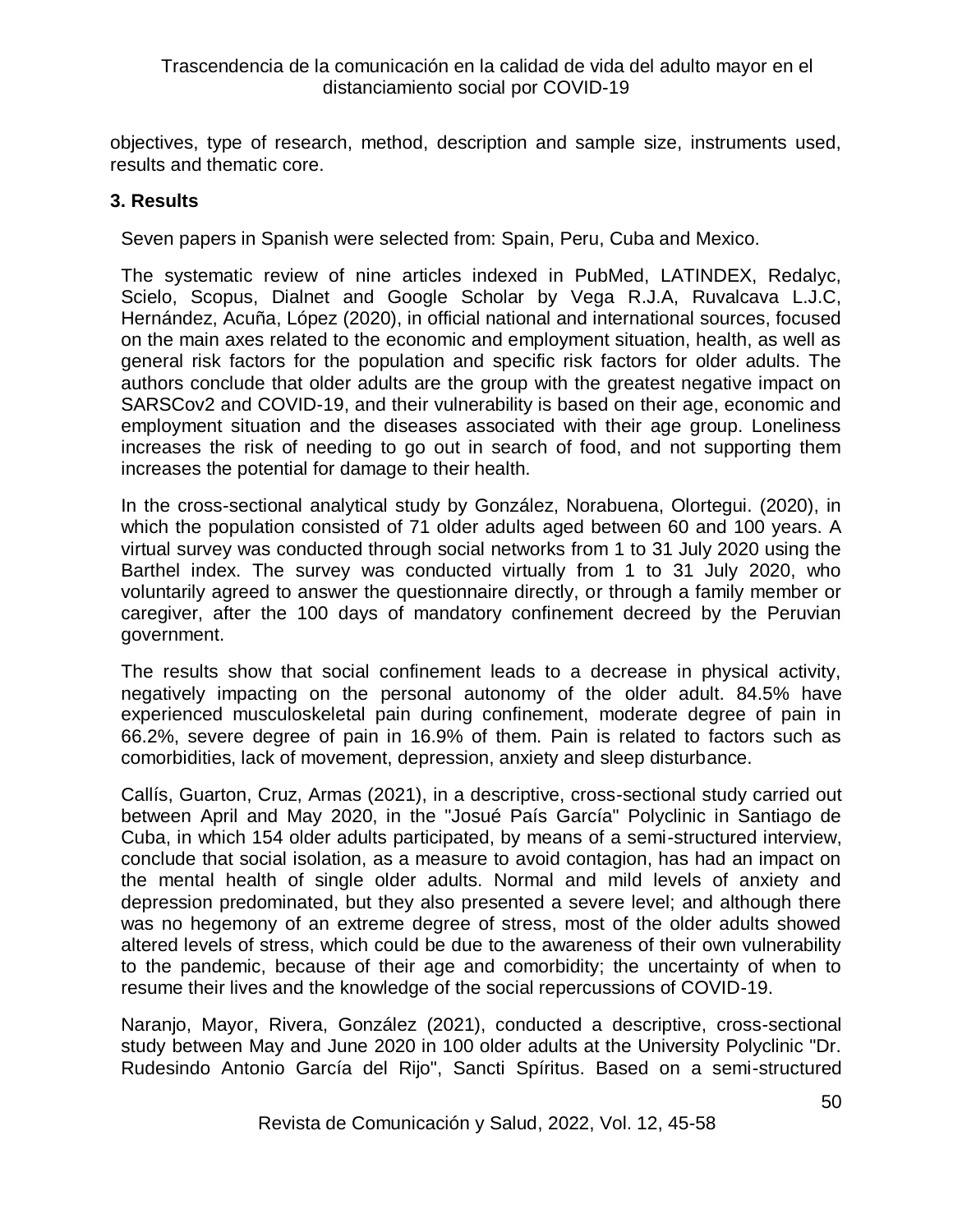interview; the application of the Hospital Anxiety and Depression Scale (HAD) by Carmen Terol Cantero M et al and; the online Perceived Stress Scale by Campo Arias, et. al (2017), they conclude that loneliness as an emotion and isolation as a structural condition in which many of the older adults live, play an important role in their ability to respond to contagious diseases such as COVID-19.

Social isolation, as a measure to avoid contagion, has had a significant impact on the mental health of lonely older adults, with emotional responses such as mild anxiety disorders and depression, and markedly altered stress levels.

In the essay by Sánchez R, Sánchez F (2020), whose objective was focused on identifying the problems faced by older adults in confinement and exposing some of the proposals and interventions that have been carried out to protect this sector of the population, they state that the appearance of Covid-19 has had a significant impact on older adults, who have been affected to a greater extent than the rest of the population. Not only have they suffered higher mortality and had greater complications in the development of the disease, but they have also borne the most severe consequences. The loneliness and isolation of the elderly at this time has had devastating effects. The paralysis of all their activities has physical and psychological consequences that have yet to be evaluated. To this end, it is proposed to establish strategies for the integral care of the elderly.

The critical essay by Silva (2020) begins by pointing out that the main systemic risk for older adults in Mexico, Brazil and the USA during the COVID 19 pandemic has been their own governments, because older adults, like the rest of the population, have no influence over the epidemiological decisions of their governments.

The COVID 19 pandemic in Mexico has spread nationwide, and in the case of older adults, the challenge is to seek to protect or control as many systemic risks as possible.

A clinical case study of a female older adult developed by García (2021), through the instrumentation of the clinical history, the Hamilton anxiety test and the Beck Depression Inventory, concludes that the older adult, before social isolation by covid-19, had a different rhythm of life, When she was diagnosed with hypertension and arthritis her life changed, she entered a phase of denial, with the arrival of confinement the situation worsened, due to the emergence of ideas of possible contagion, concern for her family, isolation, loss of appetite and difficulty in falling asleep. Due to the symptomatology, she was assessed using the Hamilton Anxiety Scale, and a score of 19 was obtained, which indicates that she is Mild. In the Beck Depression Inventory, it is assessed as mild depression.

Confinement by Covid-19 influences the depressive disorder of an older adult because it is a recent and unfamiliar problem, in which she is exposed to many changes in her environment, revealing her most vulnerable points.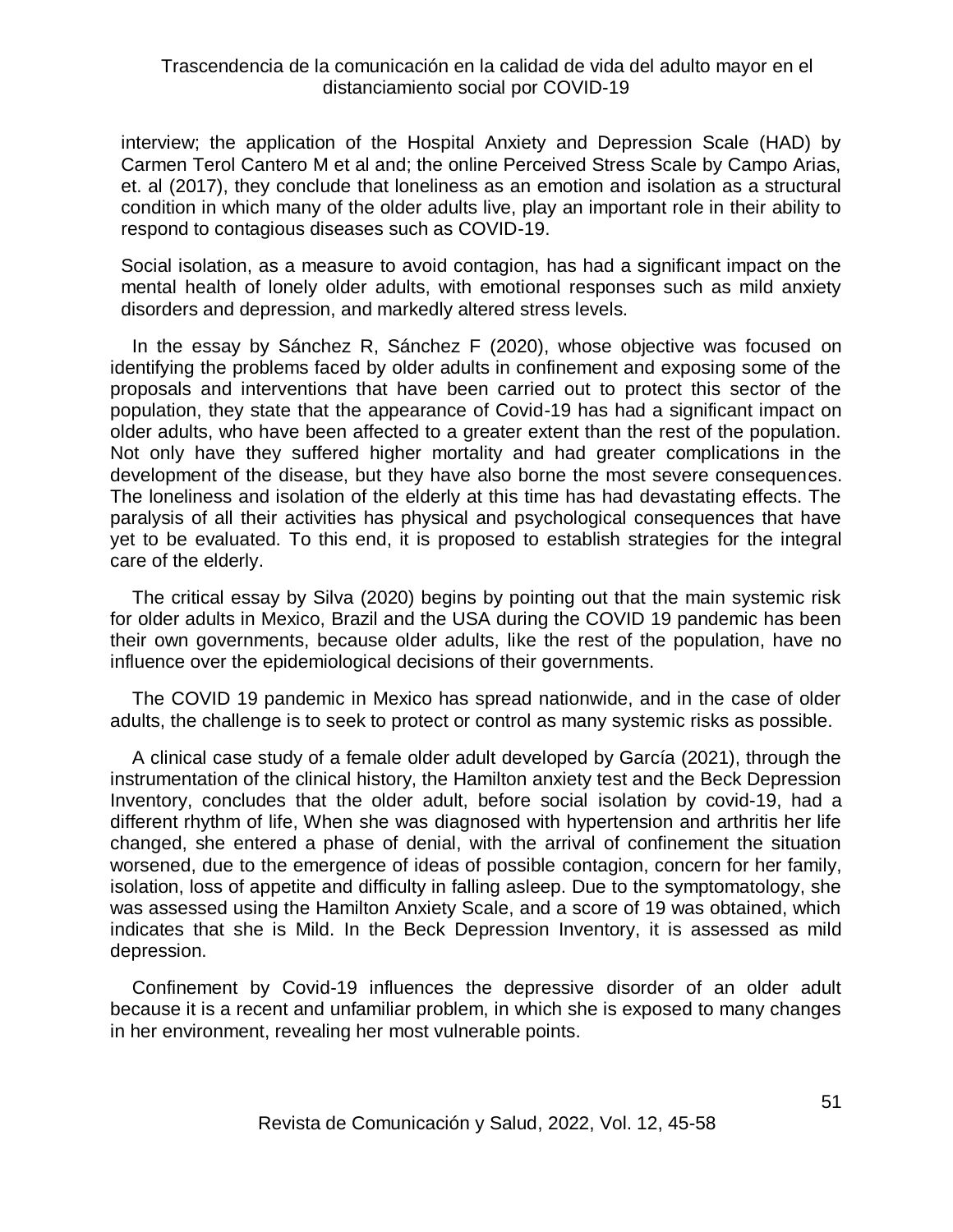#### **4. Discussion**

Communication is the human capacity to symbolise, respond, and share meanings in a group interaction, in which social networks contribute to the health of the older adult through communication information, needs, interests, culture, knowledge are transmitted. A discourse sustains and animates life, as well as being the motor and expression of the social activity without which the older adult cannot be fulfilled as a human being.

The General Assembly of the Organisation of American States (15 June 2015) highlights the right of older adults to dignity, independence, participation, care and selfrealisation. This includes communication (listening) and an enabling environment for conversation (Vallet H.E, 2019).

From the point of view of care, the older adult and the nurse require special attention to communication processes as a substantive element of the quality of the interpersonal relationship and as a bridge with the living reality (Aguirre RDA, Elers MY, Oria SM, & Pascual C Y. 2020).

The evidence reviewed shows that there is an ongoing concern about communication and the impact of covid 19 on the communicative interactions of older adults. Moreover, the SARS-COV2 pandemic has shown the social and digital exclusion of older adults (Ortiz V.JF et al, 2021). Concluding that the digital divide should serve as a stimulus for health services to generate support for the generation gap.

The presence of the pandemic and the most frequent comorbidity in older adults increases psychosocial stress and therefore affects their quality of life. Social isolation and uncertainty are the elements that most affect communication (Velazco RVM, Limones AML, Suarez AGG, Reyes VH and Delgado MVE, 2020) Communication is a primary need in human beings and therefore in older adults in order to maintain socialisation networks, reduce social isolation and loneliness; therefore, intervention in the communicative process is of great value to promote healthy ageing in all spheres of the person.

In the study by (Vera, M., 2007), older adults give meaning to their quality of life by satisfying their communication and information needs.

The full integration to social groups and the active role in them come from communication; as well as the social fabric depends on the functional networks of communication in which the old person is immersed.

In the intervention of the quality of life of older adults, social networks and new communication and information technologies enhance the communicative development of older adults and socialise them.

Intervention programmes to improve the quality of life of older adults should consider as a priority the optimisation of communication processes and self-esteem; as well as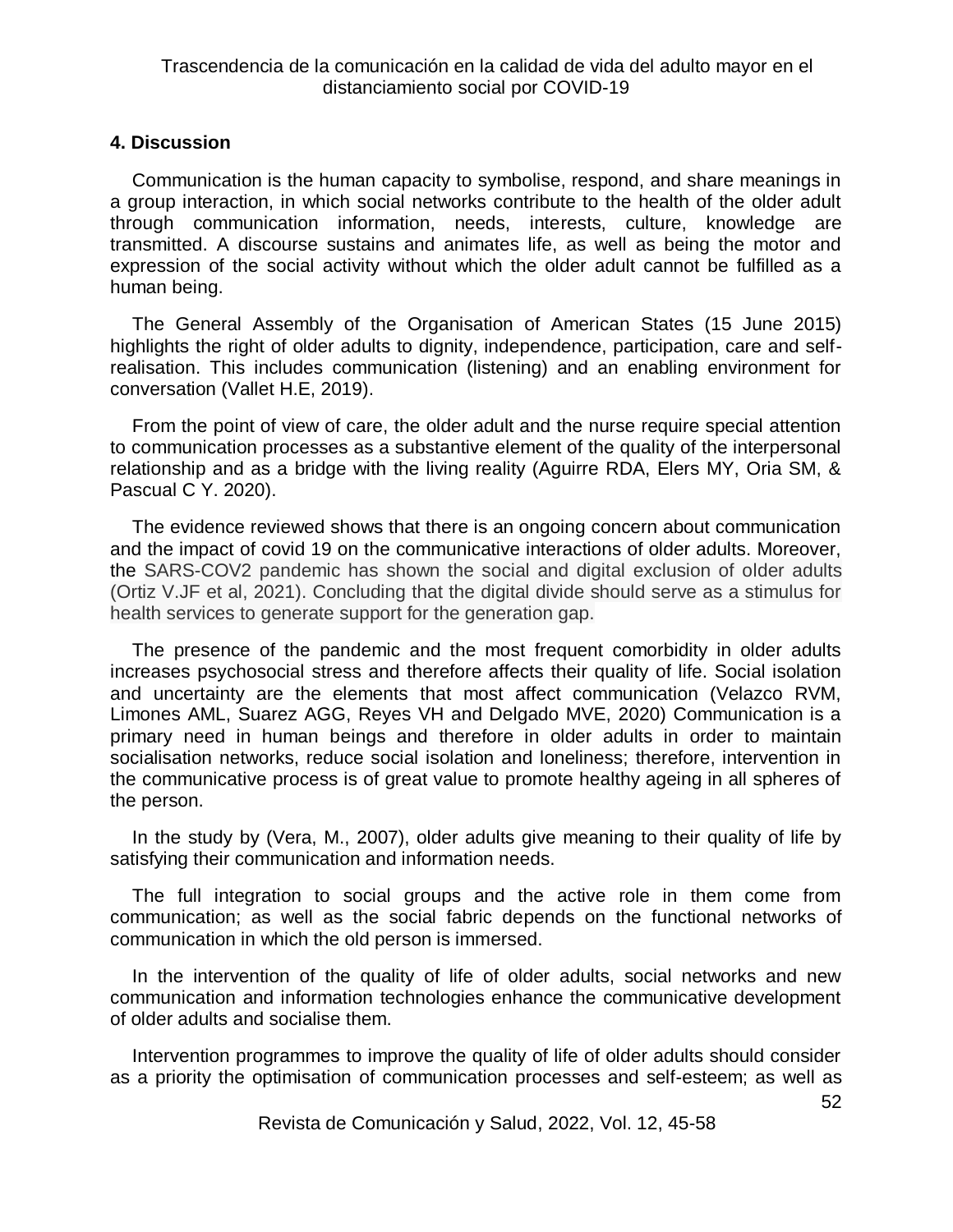the paradigm shift from the use of print media to new technologies, in the study by Condeza, 2016, older adults stated that they used the internet (16.5%) for news and entertainment or culture (23.3%).

It should be noted that while communication is essential for the dissemination of reliable and trustworthy information during the pandemic, the reality is that different groups and ages are more or less susceptible to its use and appropriation. In such a way that their access and use have an impact on the appreciation that people generate about life, as well as their imaginaries (Quintero DD, 2020). Older adults are thus in a vulnerable situation due to their effective communication and the quality of it.

At present, the quality of life is recognised in its various dimensions for the satisfaction of the needs of older adults, in the face of the COVID-19 pandemic, social networks and ICTs are the essential means to establish communication; However, the generation gap has limited access and use, isolating this population, as also stated by (Botero de Mejía and Pico Merchan, 2007), which calls for a participatory diagnosis in order to design strategies and intervention programmes focused on communication according to their requirements that contribute to their well-being, projects in which governmental and civil institutions participate, listen to older adults and involve them in actions to improve communication, according to their personal, family and community resources to improve their quality of life.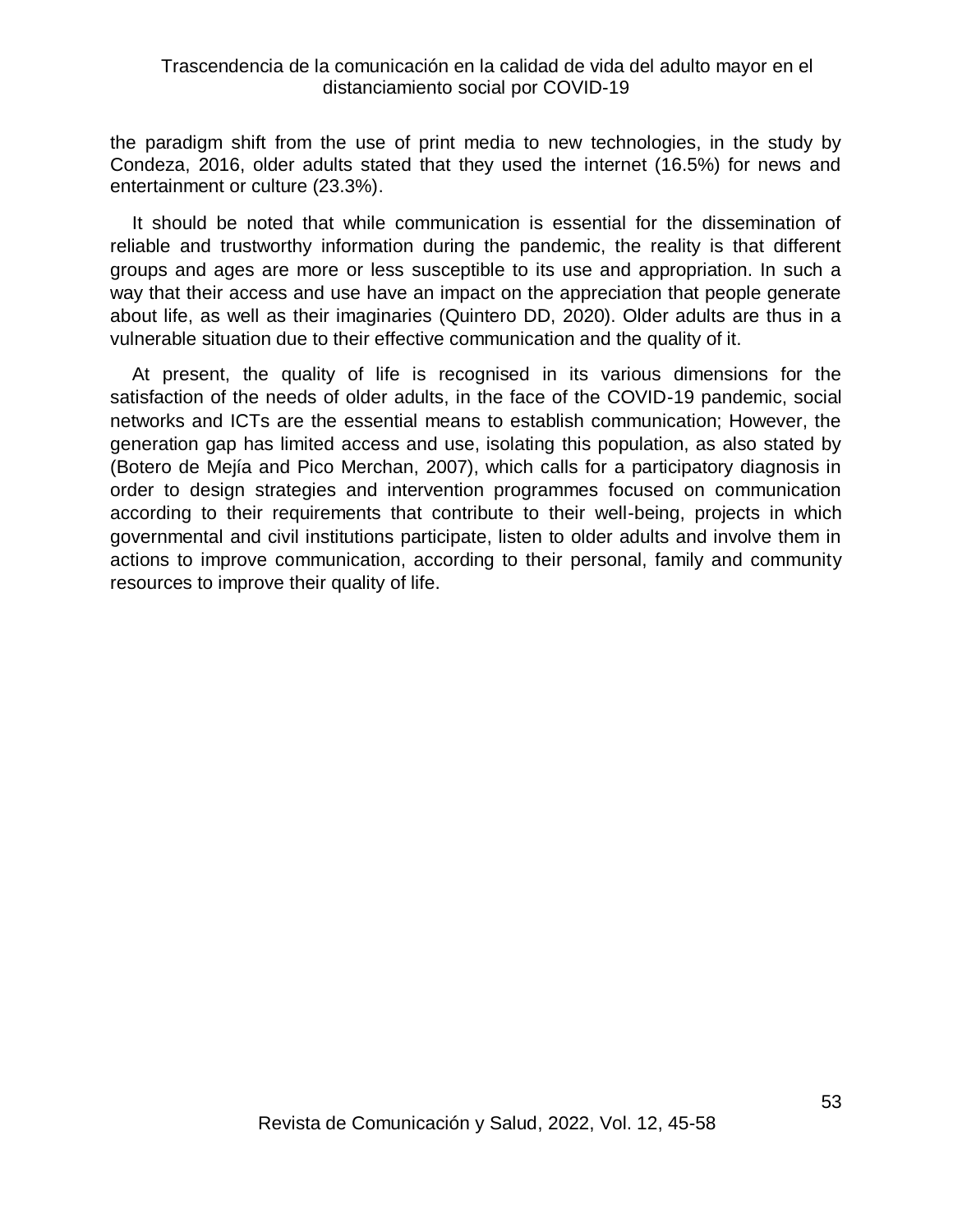# **5. Conclusions**

From the critical reading of the selected documents it is concluded:

- The quality of life, although it has a subjective component, is subordinated to the material conditions of life and health.
- Communication is intimately linked to the quality of life of the elderly, which favours the full realisation and autonomy in the social-historical context.
- The full exercise of the human rights of the elderly depends on the degree of integrity of the communication processes within the social network.
- The emergency caused by the COVID 19 pandemic has accentuated the process of isolation of the older adult already subjected to generational changes and cultural stereotypes.
- The social isolation resulting from the pandemic compromises the older adult's healthy coping mechanisms and access to services, including health services.
- There are significant underlying differences in the susceptibility of older men and women that reproduce age-old cultural differences.
- Intervention programmes to improve the quality of life of older adults should give priority to optimising communication and self-esteem processes.
- Intervention in the quality of life of older adults should take advantage of social networks and empowerment through new communication and information technologies.
- The loss of functional abilities also includes decreased communication and social interaction.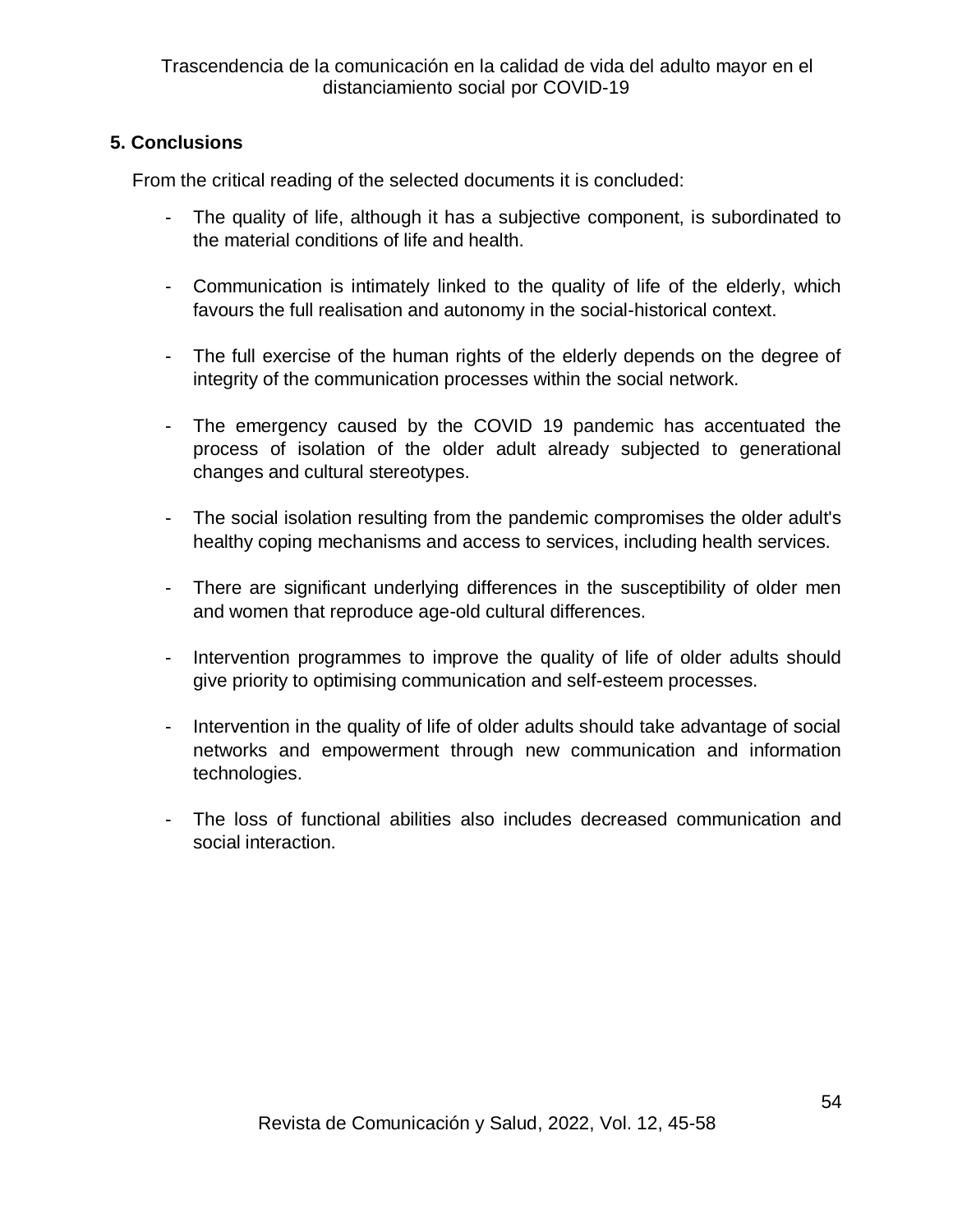# **6. REFERENCES**

- Aguirre RDA, Elers MY, Oria SM, & Pascual C Y. (2020). Communication in nursing care with elderly people or their caregivers in a community of 10 de Octubre Municipality, 2018. *Revista Habanera de Ciencias Médicas*, *19*(4). [http://scielo.sld.cu/scielo.php?script=sci\\_arttext&pid=S1729-](http://scielo.sld.cu/scielo.php?script=sci_arttext&pid=S1729-519X2020000500015&lng=es&tlng=en) [519X2020000500015&lng=es&tlng=en](http://scielo.sld.cu/scielo.php?script=sci_arttext&pid=S1729-519X2020000500015&lng=es&tlng=en)
- Botero de Mejía, Beatriz Eugenia; Pico Merchán, María Eugenia, (2007) Calidad de vida relacionada con la salud (cvrs) en adultos mayores de 60 años: una aproximación teórica. Universidad de Caldas Colombia. *Revista Hacia la Promoción de la Salud.* 12, 11-24

Cervantes N.P (2016) *Calidad de vida y comunicación*. UVM. <https://bit.ly/3y0Npl8>

- Condeza, Ana Rayén, Bastías, Gabriel, Valdivia, Gonzalo, Cheix, Consuelo, Barrios, Ximena, Rojas, Rodrigo, Gálvez, Myrna, & Fernández, Francisco. (2016). Elderly in Chile: describing their needs for preventive health communication. *Cuadernos.info*, (38), 85-04. <https://dx.doi.org/10.7764/cdi.38.964>
- De la Mora D.G (2020) Aislamiento social y vigilancia para contener la pandemia de Covid 19: algunas acciones de gobierno y actores sociales. *Notas de coyuntura del CRIM,* 26. [https://bit.ly/3rpMLel.](https://bit.ly/3rpMLel)
- García S.A.A (2021). *Confinamiento por covid-19 y su influencia en el trastorno depresivo de un adulto mayor*. Universidad Técnica de Babahoyo. Disponible en: <https://bit.ly/3x0KBD9>
- García-Vera, E. M., Robles-Rodríguez, A., Villegas-Bernabé, M. D. L., Figueroa- García, J., & Etzel, A. (2016*).* La comunicación médico paciente ¿reto para el paciente geriátrico o para el médico familiar? *Atención Familiar*, *23*(2), 63-66.
- GEPSIGER (2001). *Comunicación y envejecimiento. Ideas para una política. Colombia: Centro de psicología gerontológica*. <http://bitly.ws/dFRQ>
- González Celis, A L; Padilla, A (2006) Calidad de vida y estrategias de afrontamientoante problemas y enfermedades en ancianos de Ciudad de México *Universitas Psychologica,* 5 (3), 501-509. <https://bit.ly/3wRsX4x>
- González ME, Norabuena M, Olortegui A. (2020) *Autonomía personal del adulto mayor después de los 100 días de confinamiento por COVID-19*. Perú:CASUS. 5(3), 138-144.
- Herrera S.P.M, Martínez G.N y Navarrete R.C (2013). Intervención comunitaria para mejorar la calidad de vida del adulto mayor. Cuba: *Revista Cubana de Medicina General Integral*; *30*(4),326-345 <http://bitly.ws/dFRR>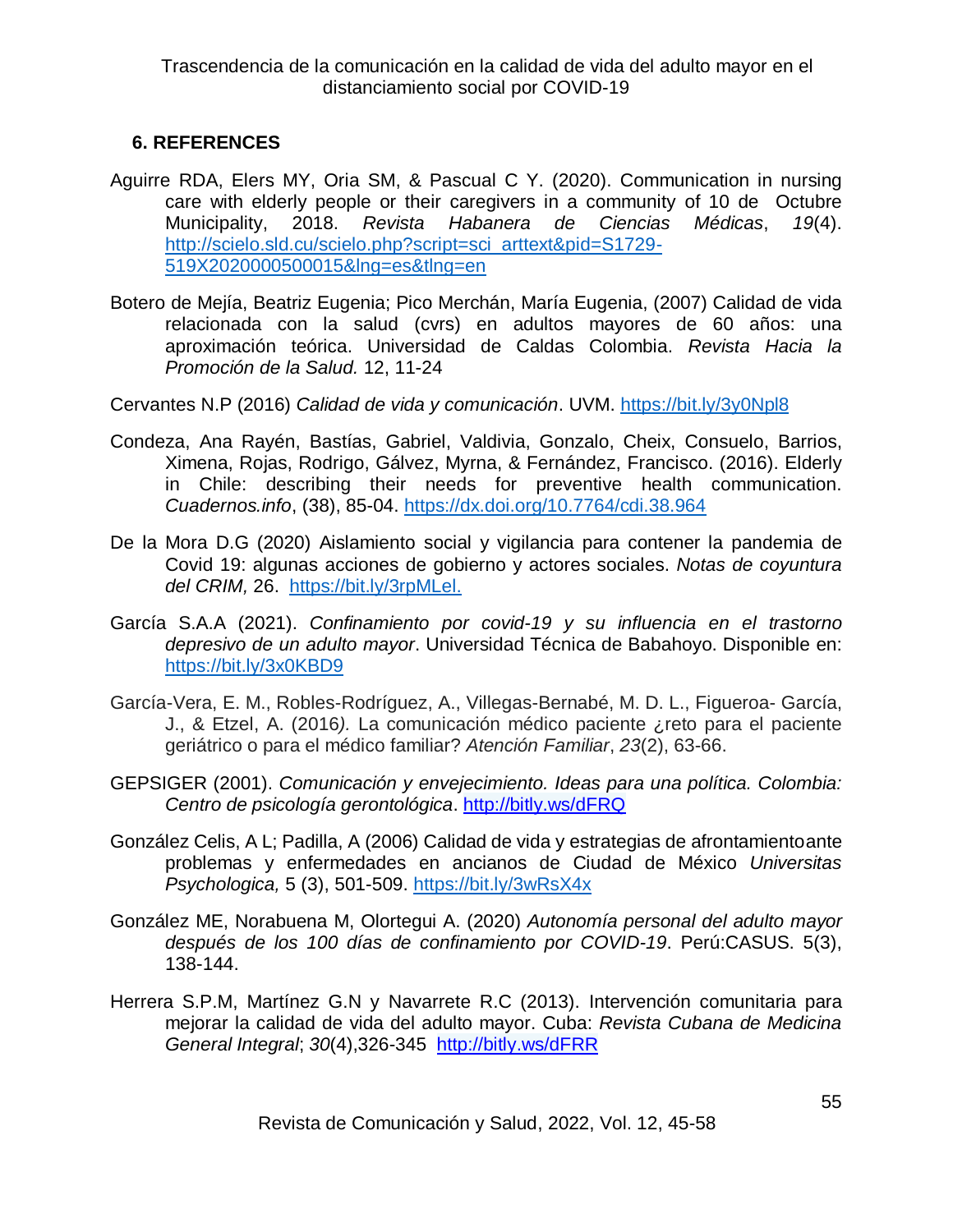Trascendencia de la comunicación en la calidad de vida del adulto mayor en el distanciamiento social por COVID-19

- León L.M.I, Martos E.M, Galiano C.T. (2020) Técnicas de comunicación en las personas adultas mayores ante el aislamiento social y la soledad. España: *Revista Española de Comunicación en Salud 2020*, 11(2), 268-277. <http://bitly.ws/dFRY>
- Loredo-Figueroa, M.T., Gallegos-Torres, R.M., Xeque-Morales, A.S., Palomé- Vega, G., & Juárez-Lira, A.. (2016). Nivel de dependencia, autocuidado y calidad devida del adulto mayor. *Enfermería universitaria*, *13*(3), 159-165**.** <https://doi.org/10.1016/j.reu.2016.05.002>
- Martínez, M. Á. M., & Ibañez, L. M. (2012*).* La habilidad de comunicar: caminando hacia el paciente. *Revista Española de Comunicación en Salud*, *3*(2), 158-166.
- Moreno-Tamayo, K, Sánchez-García, S, & Doubova, Svetlana V. (2017). Factores asociados con el aislamiento social en una muestra de adultos mayores con seguridad social. *Salud Pública de México*, 59(2), 119-120. <https://doi.org/10.21149/8078>
- Naranjo H.Y, Mayor W.S, Rivera G.O, González B.R (2021).: Estados emocionales de adultos mayores en aislamiento social durante la COVID-19. Cuba *Rev Información Científica*. 100 (2). <https://bit.ly/2V8fpV6>
- OMS (1996) La gente y la salud. *¿Qué calidad de vida*. Ginebra: Foro Mundial de Ia Salud • Volumen 17. <https://bit.ly/3eHwgoR>
- Ortiz M.J (2009) *Comunicación interpersonal en el adulto mayor*. Bogotá: Universidad Javeriana: Tesis de grado. <http://bitly.ws/dFSd>
- Ortiz V.JF et al (2021) *Aislamiento y efectos de la comunicación e inequidad en el adulto mayor.* Universidad de Guanajuato. XXVI Verano de la ciencia. V.10 [https://www.jovenesenlaciencia.ugto.mx/index.php/jovenesenlaciencia/article/vie](https://www.jovenesenlaciencia.ugto.mx/index.php/jovenesenlaciencia/article/view/3285/2787) [w/3285/2787](https://www.jovenesenlaciencia.ugto.mx/index.php/jovenesenlaciencia/article/view/3285/2787)
- Pons X (2006) *La comunicación entre el profesional de la salud y el paciente: aspectos conceptuales y guía de aplicación*. Enfermería Integral. Colegio oficial de enfermería. Valencia N.73 <https://bit.ly/3hVaBM3>
- Quintero DD (2020) *Representaciones de la vejez, en tiempos de pandemia covid-19, en medios de comunicación de Colombia.* Colombia: Pontificia Universidad Javeriana. (Tesis de Grado. Sociología). [https://repository.javeriana.edu.co/bitstream/handle/10554/51969/Trabajo%20de](https://repository.javeriana.edu.co/bitstream/handle/10554/51969/Trabajo%20de%20grado%20en%20Sociologi%cc%81a%20-%20Daniela%20Quintero%20D%c3%adaz.pdf?sequence=2&isAllowed=y) [%20grado%20en%20Sociologi%cc%81a%20-](https://repository.javeriana.edu.co/bitstream/handle/10554/51969/Trabajo%20de%20grado%20en%20Sociologi%cc%81a%20-%20Daniela%20Quintero%20D%c3%adaz.pdf?sequence=2&isAllowed=y) [%20Daniela%20Quintero%20D%c3%adaz.pdf?sequence=2&isAllowed=y](https://repository.javeriana.edu.co/bitstream/handle/10554/51969/Trabajo%20de%20grado%20en%20Sociologi%cc%81a%20-%20Daniela%20Quintero%20D%c3%adaz.pdf?sequence=2&isAllowed=y)
- Sánchez O.R, Sánchez V.J.F (2020) El aislamiento del adulto mayor por el COVID-19: consecuencias e intervenciones psicosociales durante la cuarentena. Salamanca: *Studia Zamorensia*, XIX <file:///C:/Users/user/Downloads/Dialnet> ElAislamientoDelAdultoMayorPorElCOVID19-7718175%20(1).pdf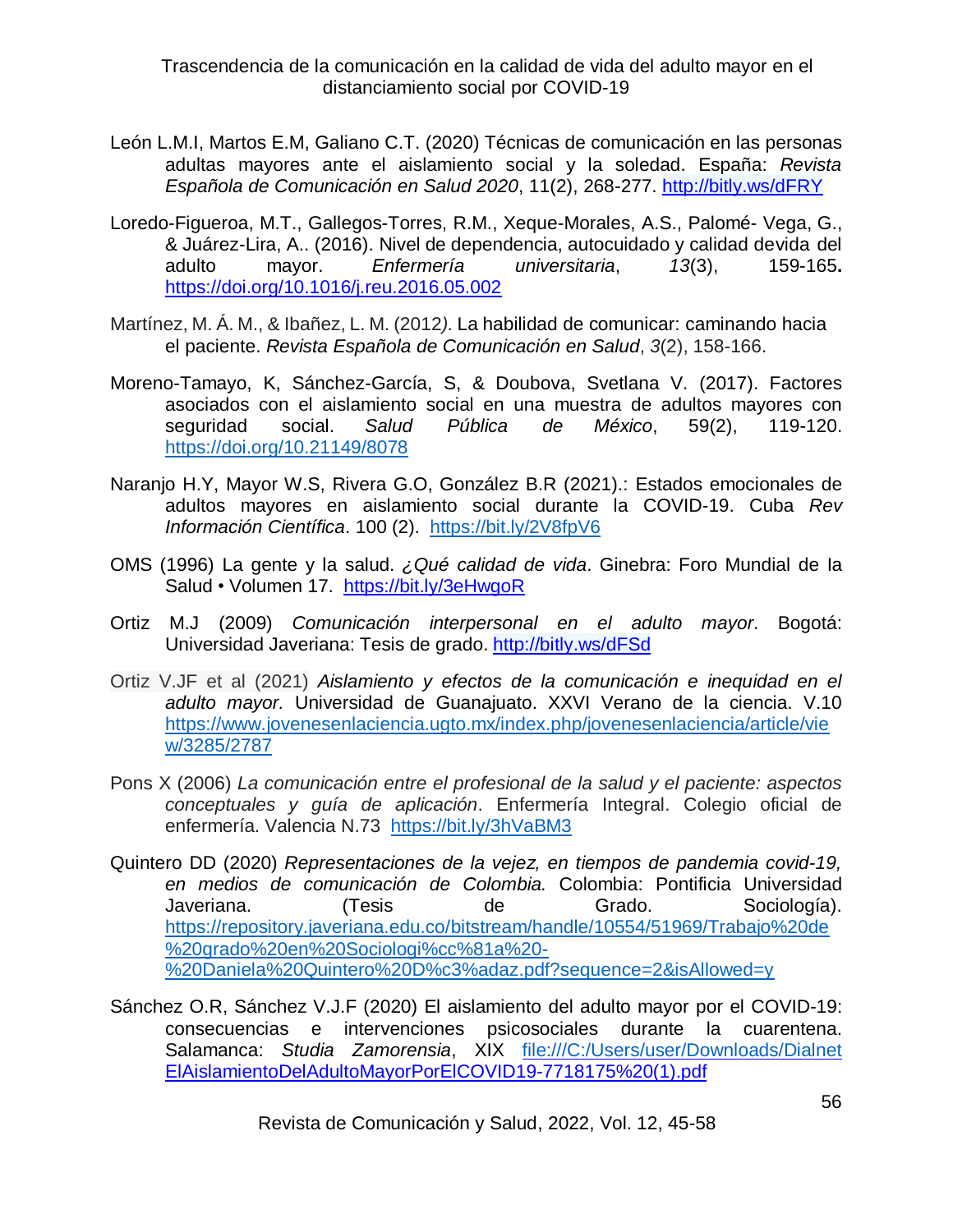Trascendencia de la comunicación en la calidad de vida del adulto mayor en el distanciamiento social por COVID-19

- Serra Rexach, J. A. (2003). *Comunicación entre el paciente anciano y el médico*.In *Anales de Medicina Interna* 20 (2), 7-8. <https://bit.ly/3xXaYLz>
- Silva C.M.D. (2020) *Riesgo sistémico fundamental que el adulto mayor enfrenta ante el COVID 19 en México, Brasil y EUA*. InterAm J Med Health. [file:///C:/Users/user/Downloads/190-Article%20Text-1032-2-](file:///C:/Users/user/Downloads/190-Article%20Text-1032-2-1020210614%20(1).pdf) [1020210614%20\(1\).pdf](file:///C:/Users/user/Downloads/190-Article%20Text-1032-2-1020210614%20(1).pdf)
- Tirro V.I (2016) *La vejez y el cerebro*. Venezuela: Revista Nuevo Humanismo. 4(1), 73- 80. <https://doi.org/10.15359/rnh.4-1.4>
- Vallet HE (2019) El Derecho de Comunicación entre abuelos y nietos. Algunas consideraciones desde el estudio de la violencia contra el adulto mayor*. Transcontinental Human Trajectories*. 5 <https://www.unilim.fr/trahs/index.php?id=1317&lang=en>
- Varela P.L.F (2016) Salud y calidad de vida en el adulto mayor. Perú: *Rev Peru MedExp Salud Publica* 33 (2) <https://doi.org/10.17843/rpmesp.2016.332.2196>
- Vega R.J.A, Ruvalcava L.J.C, Hernández P.I, Acuña G.M.R, López P.L (2020) La Salud de las Personas Adultas Mayores durante la Pandemia de Covid-19. *Journal* .5(7) 726-739.<https://bit.ly/3iHeh31>
- Velazco RVM, Limones AML, Suarez AGG, Reyes VH y Delgado MVE (2020) *Ansiedad en el adulto mayor durante la pandemia de COVID-19.* Paraninfo digital año XIV N.32 <http://www.ciberindex.com/index.php/pd/article/view/e32069d>
- Vera CO (2009) *Como escribir artículos de revisión*. Rev. Méd. La Paz 15 (1), 63-69 <https://bit.ly/3xYWHhf>
- Vera M. (2007). *Significado de la calidad de vida del adulto mayor para sí mismo y para su familia*. *Anales de la Facultad de Medicina*, *68*(3), 284-290. <http://bitly.ws/dFSi>
- Vera, Martha. (2007). Significado de la calidad de vida del adulto mayor para sí mismo y para su familia. *Anales de la Facultad de Medicina*, *68*(3), 284-290. [http://www.scielo.org.pe/scielo.php?script=sci\\_arttext&pid=S1025-](http://www.scielo.org.pe/scielo.php?script=sci_arttext&pid=S1025-55832007000300012&lng=es&tlng=es) [55832007000300012&lng=es&tlng=es](http://www.scielo.org.pe/scielo.php?script=sci_arttext&pid=S1025-55832007000300012&lng=es&tlng=es)